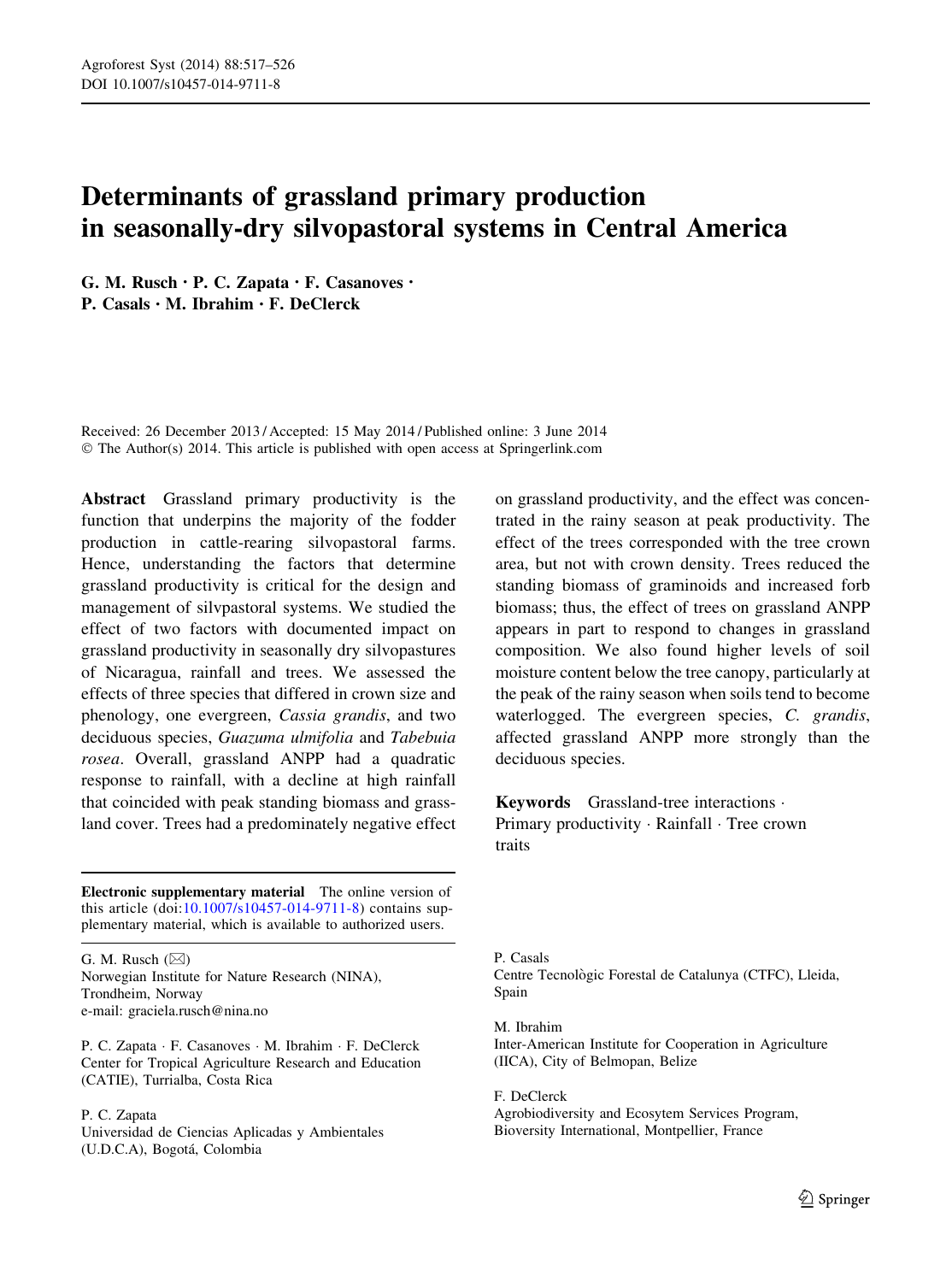## Introduction

Grassland primary productivity is the function that underpins the majority of the fodder production in cattle-rearing silvopastoral farms. Hence, understanding the factors that determine grassland productivity is critical for the design and management of silvpastoral systems. In seasonally-dry tropical climates, monthly rainfall is an important determinant of net primary productivity (Ospina et al. [2012](#page-9-0)), but studies that have evaluated this feature in silvopasture grasslands of Central America are few, and it is also not well known how rainfall interacts with the tree canopy in determining levels of grassland productivity in these systems.

In addition to the physical factors, trees in pastures can affect grassland growth directly through competition for resources and indirectly by setting the environment for understorey growth (Fernández et al. [2007\)](#page-8-0). Therefore, knowledge about the outcome of tree-pasture interactions is necessary to maximize the multiple functions provided by well-managed silvopastoral systems. Trees and shrubs can enhance biomass production and the nutrient content of the grassland (Belsky et al. [1993](#page-8-0)). These responses are likely associated with the higher mineral and organic matter contents found under the trees compared to the open grassland (Casals et al. [2013](#page-8-0)) that result from litterfall and wet deposition (Scholes and Archer [1997\)](#page-9-0). In addition to the impact on soil nutrient status, trees can decrease water stress and reduce evapotranspiration (Joffre and Rambal [1993\)](#page-8-0), improve the water balance in the soil (Espeleta et al. [2004](#page-8-0)), and may further increase water availability for grassland plants through hydraulic lift (Ludwig et al. [2004\)](#page-8-0). However, despite these positive effects of trees on the belowcanopy environment, competition between trees and the herbaceous vegetation can be severe and outweigh the facilitation effects (Ludwig et al. [2004](#page-8-0)).

The balance between positive and negative effects of trees on the pasture can be the result of the impact of the tree in interaction with the environment. Ecological theory predicts that the relative importance of facilitation and competition between woody plants and herbs is a function of environmental harshness, with a higher facilitation effect in more extreme environments and a predominance of competition under more benign conditions (Dohn et al. [2013](#page-8-0)), the ''abiotic stress hypothesis'' (Bertness and Hacker

[1994\)](#page-8-0). In seasonal climates, shifts in the degree of stress occur in time and, consequently, one could expect a shift in the nature of the tree-grassland interaction between seasons (Scholes and Archer [1997\)](#page-9-0) by which trees would promote grassland production when water is limiting, and decrease it when conditions for growth are favorable.

Light interception is a critical mechanism through which trees determine the conditions of growth for grassland plants. However, there is large variability in the magnitude of shading among tree species depending on the crown size, density (Sotelo Reyes [2012\)](#page-9-0) and phenology. Also, the effect of shading by the trees on grassland productivity can be mediated by changes in the relative composition of grassland functional groups (Belsky et al. [1993](#page-8-0)), for instance by promoting grassland species with higher shade tolerance, and different eco-physiological requirements and performance (Nordenstahl et al. [2011](#page-8-0)).

In this study, we focused on the seasonal changes in aboveground net primary productivity (ANPP) of the grassland, and asked the following specific questions: (1) To what extent does rainfall and trees determine grassland above-ground net primary productivity (ANPP) in seasonally-dry silvopastoral systems in Central America? (2) Do trees have a predominantly positive or negative effect on grassland ANPP, and does the direction of this effect change with the seasons, with more positive effects in the dry- and more negative effects in the rainy season?; (3) Does the effect of the trees correspond with different tree crown traits (crown density and size, and phenology?; and (4) Are the tree effects on the grassland related to the impact of the tree on soil water content and grassland composition? The effect of four common silvopastoral trees on the soil chemical properties was assessed in a parallel study (Casals et al. [2013](#page-8-0)).

### Methods

### The study area

The study was conducted in the Rio Grande de Matagalpa watershed in Central Nicaragua  $(12^{\circ}31 - 13^{\circ}20'N; 84^{\circ}45 - 86^{\circ}15'W)$ , in the counties of Muy Muy and Matiguás, within an altitudinal range of 200–400 m. The climate is strongly seasonal, as the rainfall recorded between November/December and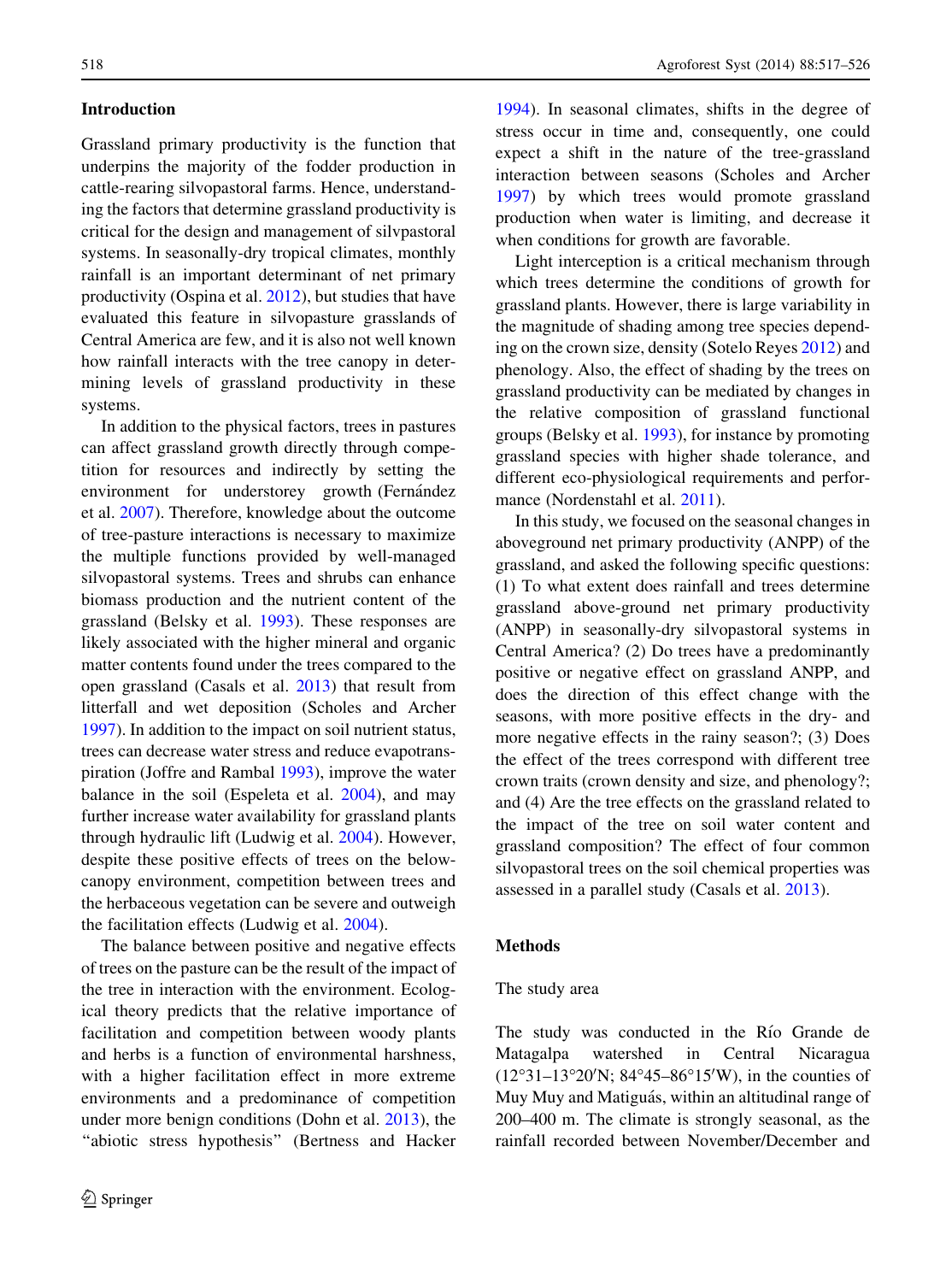April/May is usually less than 10 % of the average annual rainfall (1532.8 mm, 1970–2010) for the meteorological station at Muy Muy, while the annual mean air temperature is 24.5  $\degree$ C (INETER [2011](#page-8-0)). The topography is undulating, with slopes between 5 and 45 %. The dominant soil type in the studied sites was a grayish to black Vertisol, with high organic matter content in the upper horizons (8 %). The natural vegetation of the region corresponds to a transitional tropical sub-humid forest with semi-deciduous vegetation, and is referred to as a seasonally dry tropical forest (Ospina et al. [2012](#page-9-0)). The land-units in the study were semi-natural grasslands with scattered trees. These grasslands are spontaneous vegetation that grow after forest clearing, or on fallow land, and which are maintained by grazing and weed control (Ospina et al. [2012\)](#page-9-0). The predominant land-use is livestock farming, with relatively homogeneous livestock management. The study was conducted during the period from March to July 2009 in three and five locations in the areas of Muy Muy and Matiguás, respectively.

### Sampling sites

The measurements were conducted on five trees of each of the three species (see "Tree species" section below) in the study. We selected the sites according to the following criteria to minimize between-site variability: the sampling sites were located in small- to medium-sized farms (smaller than 100 ha), and they had not been ploughed or burnt at least for the past 10 years. The trees were located approximately 30 m from its nearest neighbor to avoid any overlap of the area influenced by the trees in the sampling.

### Rainfall data

Rain gauges were located in each of the four areas in the study (Guiligüas, Maizama, El Jobo and Río Bulbul), but not farther than 500 m from the sampling site. Rainfall data were obtained weekly during the period between April and July 2009 (Online Appendix 1).

## Soil moisture

The soil moisture content in the soil surface layer (0–5 cm) was assessed eight times during the period of the study from the dry season (April) to the rainy season (June–July). In each site and at each sampling occasion, four measurements were made under the tree and in the open grassland. In the dry season, volumetric soil moisture content measurements were conducted with a ThetaProbe soil moisture sensor (ML2x, Delta-T Devices [2008](#page-8-0)), though due to problems with the functioning of the instrument, soil moisture was estimated gravimetrically (Cassel and Nielsen [1986](#page-8-0)) during the rainy season. Four soil (0–5 cm) sub-samples were collected, lumped and homogenized. The samples (ca 200 g fresh weight) were dried in an oven at 70 °C.

### Tree species

We selected three tree species for this study (Guazuma ulmifolia, Tabebuia rosea, and Cassia grandis) because they are common in silvopastoral systems in the study area, and have contrasting functional traits (crown type and phenology) that we expected would affect understorey vegetation differently (House et al. [2003\)](#page-8-0). Guazuma ulmifolia Lam. (Gúacimo, Sterculiaceae), is a deciduous tree with wide distribution, from Mexico to Argentina and is common in seasonally dry forests and in silvopastoral systems in Nicaragua. T. rosea (Bertol.) D.C. (Roble, Bignoniaceae) is a deciduous species in seasonally dry areas, but the length of the period without leaves can vary considerably (ICRAF [2012](#page-8-0)). The species is common in seasonally dry forests and is distributed from Mexico to the coast in Ecuador (Stevens et al. [2001\)](#page-9-0) and is adapted to soils with limited drainage, as are the vertisols in the study area. C. grandis L. f. (Carao, Caesalpinioideae) is considered as semideciduous (Stevens et al. [2001\)](#page-9-0) although it maintains a high crown density in the dry season in the study area (ca 80 % in February at the peak of the dry  $s$ eason<sup>1</sup>). The characteristics of the trees in the study are presented in Table [1.](#page-3-0) G. ulmifolia and T. rosea exhibited clear crown deciduousness, whereas C. grandis trees maintained approximately two-thirds of the maximum crown density in the dry season (Table [1](#page-3-0)).

<sup>&</sup>lt;sup>1</sup> Source: FUNCiTREE project database.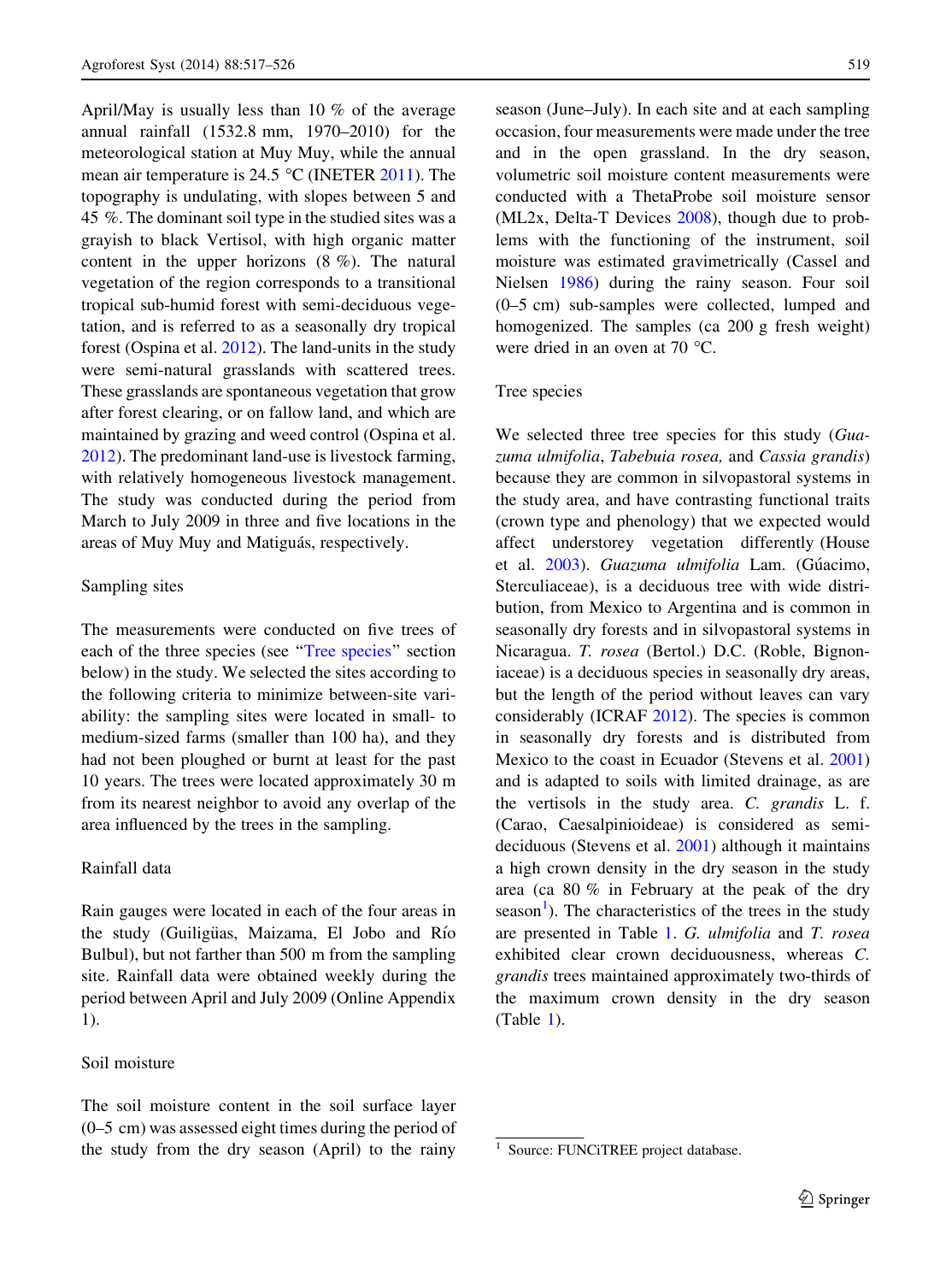| <b>Species</b> | $DBH$ (cm)                            |                               | Tree height (m) Crown area $(m^2)$ Crown density dry season (%) Crown density rainy season (%) |
|----------------|---------------------------------------|-------------------------------|------------------------------------------------------------------------------------------------|
|                | C. grandis $45.2 (35-55)$ 12.4 (9-16) | 231.3 (149–328) 42.5 (25–60)  | $67.3(61-80)$                                                                                  |
|                | G. ulmifolia $35.2(29-55)$ 7.6 (6-9)  | $116.2(76-185)$ $16.5(15-22)$ | 48.1 (34–58)                                                                                   |
| T. rosea       | $35.1(28-41)$ 11.2 (9-13)             | $129.1(74-165)$ $12.2(7-20)$  | 48.4 (29–67)                                                                                   |

<span id="page-3-0"></span>Table 1 Whole tree and crown characteristics of the tree species in the study

Average values and ranges (in brackets). Dry- and rainy season measurements correspond to March–April and May–July, respectively

### Crown density and area measurements

We assessed tree crown density using a densiometer every 30 days during the period from March to July 2009. Crown density at a particular time was calculated as the average of the density in four sectors under the tree crown, while the crown area was calculated based on the average of two perpendicular diameters, which were measured using a tape measure.

# Grassland biomass sampling and ANPP calculation

The sampling area under the tree was determined by estimating an average area of shading using the shade projection software, ShadeMotion (Quesada et al. [2007\)](#page-9-0). A rectangular area was delimited (16 and 12 m in E–W and N–S direction, respectively, in total 192  $m<sup>2</sup>$ ). The biomass samples were collected within this area, excluding a  $2 \times 2$  m portion surrounding the tree trunk. For each tree, control samples were collected in an adjacent open grassland area of comparable size and with similar conditions of topography. A biomass sample consisted of four  $50 \times 50$  cm sub-samples of green and standing dead mass that were collected in each of 4 quadrants (NW–NE–SW–SE) within the sampling area, at each sampling occasion. The four sub-samples were lumped into one sample per individual tree and sampling occasion.

Biomass samples were collected four times during the study period, at the start  $(T_0)$  and the end  $(T_1)$  of 30-day-interval periods of cattle grazing exclusion from April (transition from dry to rainy season) to July (peak rainy season) in 2009. Grazing in the " $T_1$  plots" was excluded using cages (50  $\times$  50  $\times$  70 cm) that were moved to a new sampling point after harvest. In order to reduce sample variability for the calculation of ANPP, we positioned, at each sampling period, pairs of  $T_0$  and  $T_1$  samples in points with similar standing biomass. The location of the plot pairs  $(T_0)$ and  $T_1$ ) corresponding to each sampling period was randomized within each quadrant at the start of the study. Samples were cut 2 cm above the ground level, weighted and dried in the oven (at  $70^{\circ}$ C) until reaching a constant weight. In total, 240 50  $\times$  50 cm samples were collected for each location (under the tree and in the open grassland, respectively, 480 in total).

The ANPP was estimated as the sum of the positive differences in green and standing dead mass collected at the start  $(T_0)$  and end  $(T_1)$  of each 30-day sampling period, and with a correction for senescence according to Sala and Austin [\(2000](#page-9-0)).

Green biomass samples were sorted into two plant groups: grasses and sedges (graminoids), and forbs (minimum of 5 g per group and sample) for the grassland composition analysis.

### Statistical methods

To assess the regression function between ANPP and rainfall, we used General Mixed Models in order to account for the effects of species, position and their interactions with the regressors (rainfall and rainfall square). Time (season) was not included in the regression model because it significantly correlated with rainfall.

Since biomass sampling and soil moisture measures were repeated in time and variances did not fulfil homoscedasticity assumptions, we used Generalized Linear Mixed models that allow the modeling of variances and the analysis of correlated data (McCulloch [2006](#page-8-0)). Grassland ANPP was modelled as a response to ''species'' (paired samples below the tree and in open grassland associated with C. grandis, G.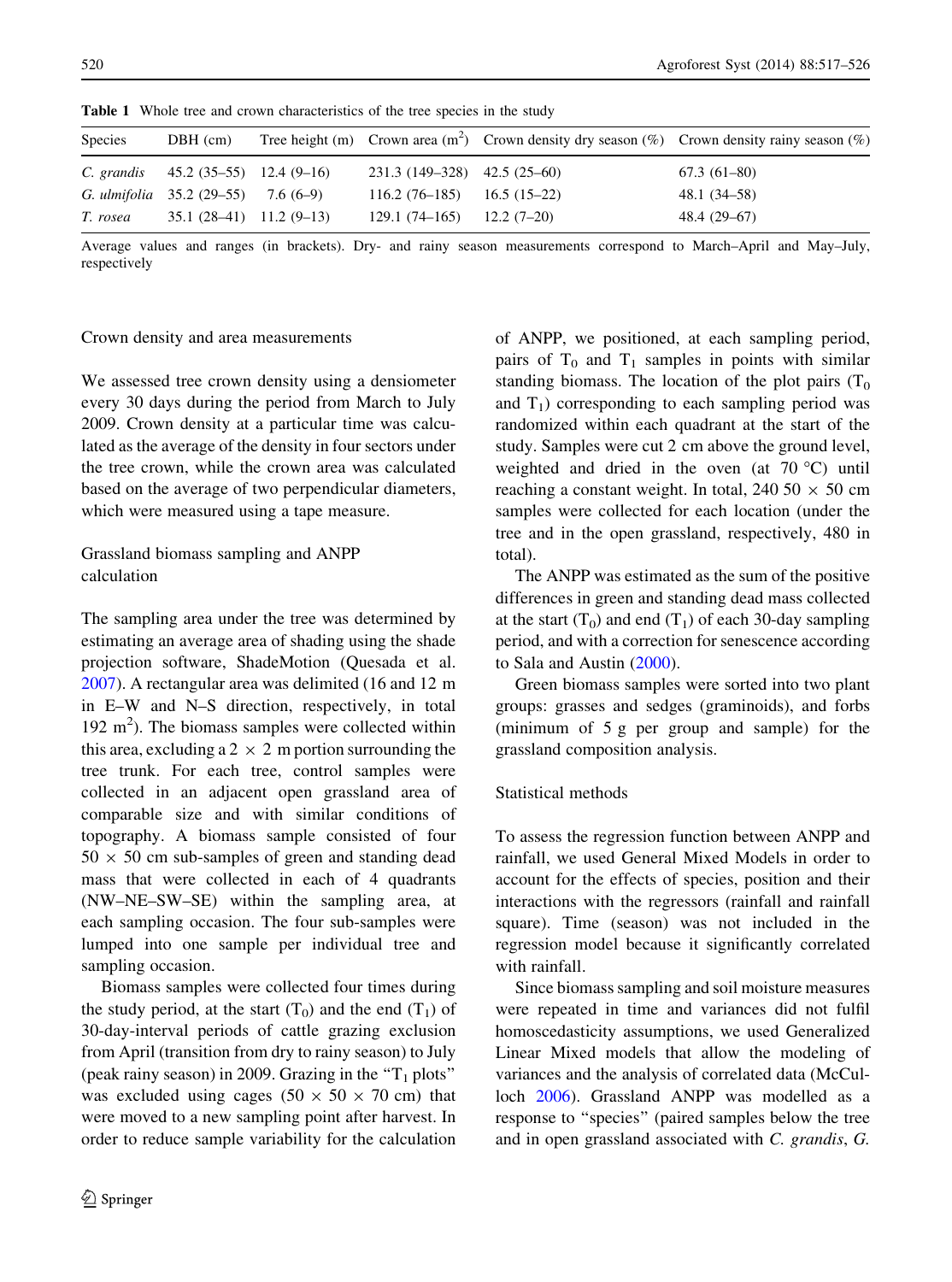<span id="page-4-0"></span>

Fig. 1 Relationship between grassland daily average aboveground net primary production (ANPP)  $(g m^{-2} day^{-1})$  and accumulated rainfall in a 30 days period (mm)

ulmifolia and T. rosea) and ''position'' (below the tree and open grassland) as main factors, ''month'' as random factor, and the two- and three-way interaction terms. Rainfall significantly explained the variation in ANPP (both the linear and the quadratic term of the ANPP—rainfall regression model were significant, Fig. 1), and therefore, the coefficients of the ANPPrainfall model were included as covariates to reduce the amount of unexplained variation in the mixed GLM model of ANPP. Soil moisture, percentage bare ground, and forb and graminoid biomass were modelled as a response to ''species'', ''position'' and ''month'' and the two- and three-way interaction terms.

The best-fitted models were selected with the Akaike's Information Criterion (AIC) and the Bayesian information criterion (BIC), and the normality assumption was tested with the Shapiro–Wilk test. To compare means, we used the Fisher's least significant difference test (LSD) (significance level  $= 0.05$ ). The data were analyzed using the lme function of the nlme (Pinheiro et al. [2013](#page-9-0); R Development Core Team 2013) and lme4 algorithms (Bates et al. [2013](#page-8-0)) in the R-package (Core Developing Team [2009](#page-8-0)) interfaced by InfoStat statistical software version 2012 (Di Rienzo et al. [2012\)](#page-8-0).

To test whether the effect of the tree (positive or negative) shifted with the season due to changes in crown phenology and size, we calculated the Relative Interaction Index (RII) (Armas et al. [2004\)](#page-8-0) based on the difference between ANPP under the tree and in the open grassland in the dry (March–April) and in the rainy season (May–July). RII is a dimensionless index



Fig. 2 Daily above-ground net primary production (ANPP) in the dry season (April/May) and in the rainy season (June/July) in grasslands under trees of C. grandis, G. ulmifolia and T. rosea and in open pasture (average of all sites). Grey circles, Cassia grandis; grey diamonds, Guazuma ulmifolia; grey triangles, Tabebuia rosea and black squares, open grassland

that ranges from  $-1$  to  $+1$  (from maximum negative to maximum positive effect). The relationships RII with the crown traits were tested with Pearson correlations, using the InfoStat package (Di Rienzo et al. [2012\)](#page-8-0).

### Results

Factors determining grassland ANPP

Grassland ANPP showed clear temporal differences  $(F = 52.04; P < 0.0001)$ , being highest in June and lowest in April (Fig. 2). There were also clear temporal changes in the percentage of grassland cover  $(F = 37.05; P < 0.0001)$ , with the proportion of bare ground being highest in April (23 %) and ground cover being almost complete in July (bare ground 0.3 %). The average grassland ANPP ranged from 2.0 to 2.4 g m<sup> $-2$ </sup> day<sup> $-1$ </sup>, with no differences among the locations associated with the three tree species (Fig. [3](#page-5-0)).

The accumulated rainfall in a 30-day-period had a significant effect on ANPP and showed a quadratic relationship (T<sub>linear</sub> = 5.89;  $P < 0.0001$ ; T<sub>quadr</sub> =  $-4.84$ ;  $P < 0.0001$ ): At the onset of the rains, grassland ANPP increased monotonically with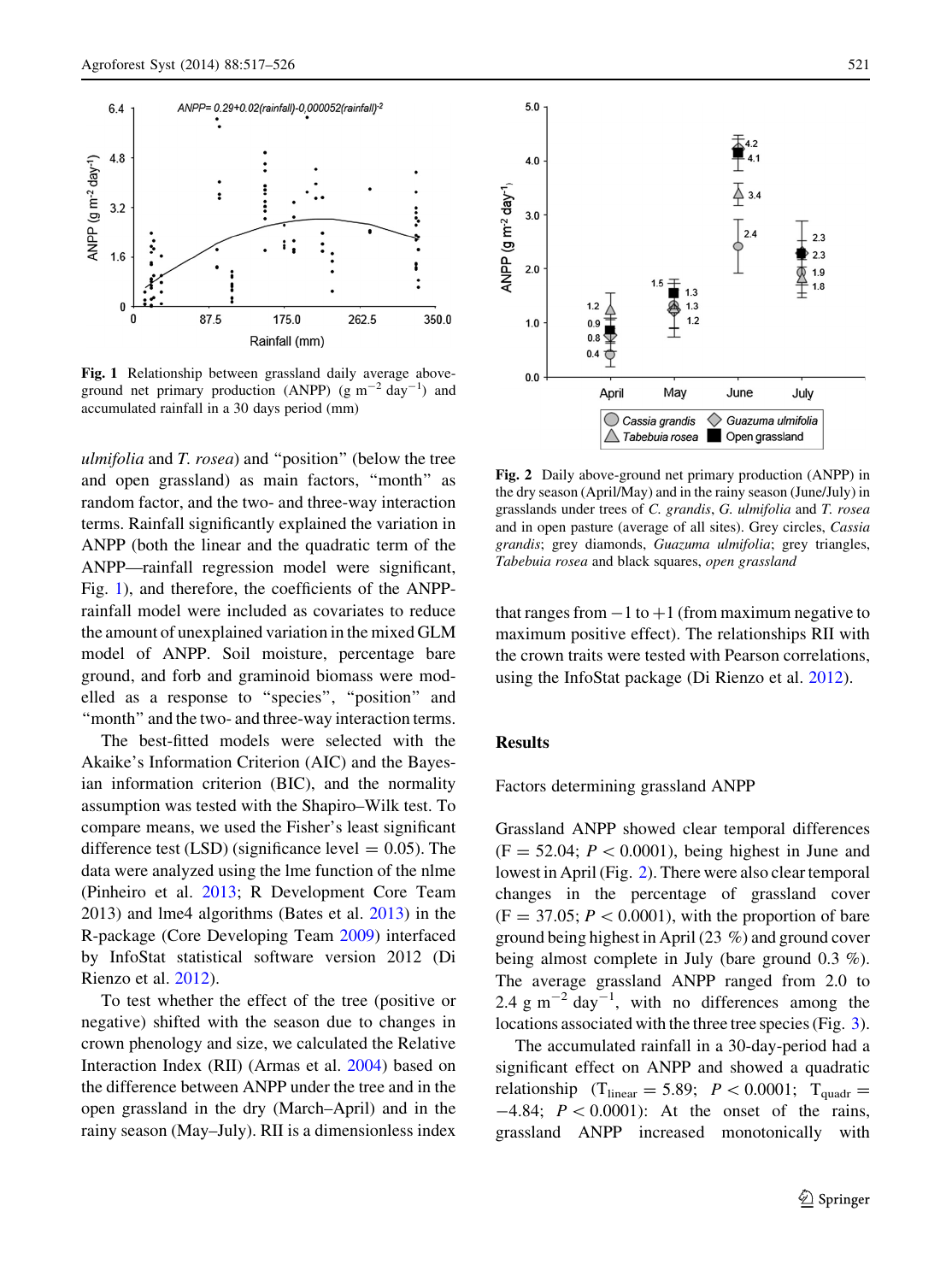<span id="page-5-0"></span>rainfall, but declined when the accumulated rainfall exceeded 200 mm (Fig. [1\)](#page-4-0). A marked decline in ANPP was also observed at the peak of the rainy season (July, Fig. [2\)](#page-4-0).

Overall, ANPP was higher ( $F = 3.97$ ;  $P = 0.0495$ ) in the open grassland  $(2.2 \text{ g m}^{-2} \text{ day}^{-1})$  than below the trees  $(1.9 \text{ g m}^{-2} \text{ day}^{-1})$ ; amounting to ca 790 g m<sup> $-2$ </sup> and 680 g m<sup> $-2$ </sup> per year, respectively. Grassland ANPP under the trees was then 80 % of ANPP of the open grassland. The effect of the evergreen species, C. grandis, was stronger than that of the deciduous species ("species"  $\times$  "position" interaction  $F = 2.21$ ;  $P = 0.06$ ; LSD Fisher test  $P < 0.05$ , Fig. 3). The effect of the tree was most evident at the peak of the production period, in June, and also in this case, ANPP below C. grandis was lower than ANPP under the two deciduous species (LSD Fisher test  $P < 0.05$ , Fig. [2\)](#page-4-0). The interaction of "species," "position" and "month" was not significant (F = 0.72;  $P = 0.763$ ), showing that there were no seasonal- or among species differences in the direction of the effect of the tree—whether positive or negative—on the grassland.

# Crown properties and the effect on grassland ANPP

Tree crown density changed significantly with the season (F = 4.94;  $P = 0.0009$ ) in all tree species, but there were marked species-specific differences. The highest crown density was observed in July in C. grandis, which also maintained a higher density in the



Fig. 3 Overall daily above ground primary production (ANPP) under trees of C. grandis, G. ulmifolia and T. rosea (grey bars) and in the corresponding open grassland area (black bars)

dry- and the rainy season (Table [1](#page-3-0)). Overall, there was no correspondence between crown density and ANPP-RII (F =  $0.121$ , P =  $0.4101$ ), and when testing the dryand rainy season independently, we found no correspondence between ANPP-RII in the dry season and crown density (Pearson  $r = -0.15$ ,  $P = 0.6030$ ) or crown area (Pearson  $r = -0.09$ ,  $P = 0.7395$ ) during this period. We also found no association between ANPP-RII in the wet season with crown density (Pearson  $r = -0.38$ ,  $P = 0.1594$ , but a correspondence with crown area (Pearson  $r = -0.49$ ,  $P = 0.0659$ ).

Tree effects on grassland functional group composition

Graminoids comprised the majority of the standing biomass (Fig. 4a), and was higher  $(F = 5.93;$  $P = 0.0167$ ) in the open grassland (127.55 g m<sup>-2</sup>) than below the tree canopy (105.56  $\text{g m}^{-2}$ ). There



Fig. 4 Seasonal changes in standing mass of graminoids (a) and of forbs (b) in open grassland and under trees of C. grandis, G. ulmifolia and T. rosea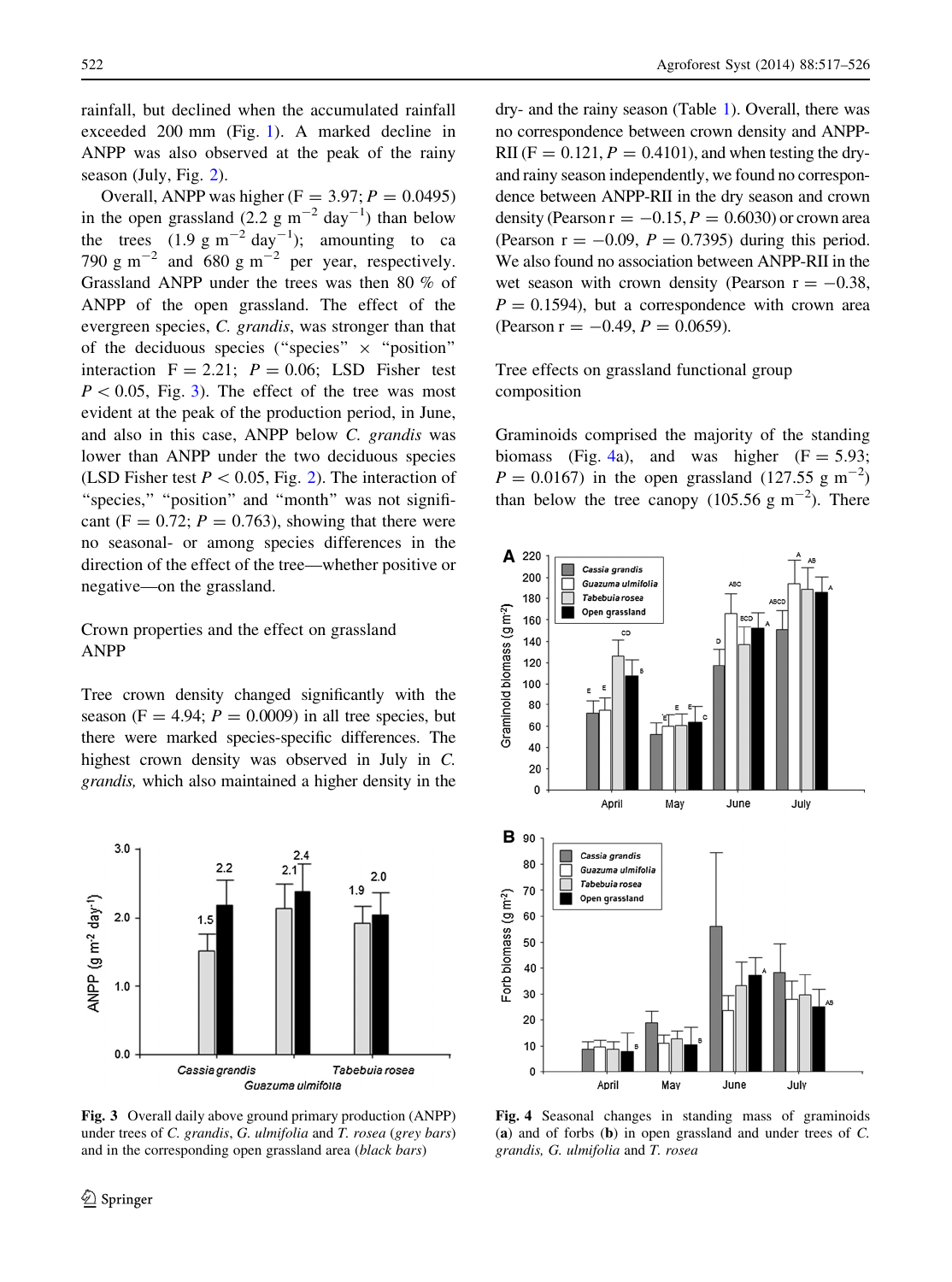were also differences in graminoid biomass among months  $(F = 34.92; P < 0.0001)$ , with the highest values in July and the lowest in May (Fig. [4](#page-5-0)a). We found no differences among tree species in their effect on graminoid biomass ("species"  $\times$  "position,"  $F = 0.58$ ;  $P = 0.5636$ ).

In the case of forbs, there were differences in standing biomass between months  $(F = 7.85)$ ;  $P<0.0001$ , with the highest biomass in June and the lowest in April (Fig. 5b). There was an overall positive effect of the tree on forb biomass ( $F = 4.35$ ;  $P = 0.0395$ , but no different effects among the tree species ("species"  $\times$  "position" interaction  $F = 0.000087$ ;  $P = 0.999$ ).

# Effect of the trees on soil water

The main factor determining differences in soil moisture was the time of the year  $(F = 428.92)$ ;  $P = 0.0001$ ; soil water content increased steadily from the onset of the rains (Fig. 5). Trees had an effect on soil moisture content depending on the season (interaction "position" and "time"  $F = 1.99$ ;  $P = 0.059$ , and the effect of the species tended to differ (interaction "species," "position" and "time";  $F = 1.60$ ;  $P = 0.08$ ). Overall, soil below C. grandis and T. rosea tended to hold a higher water content than soil in the open grassland at the peak of the rainy season (July), although no effect of G. ulmifolia was observed (Fig.  $5a-c$ ).

#### Discussion

Factors determining grassland ANPP in seasonally-dry silvopastoral systems

The temporal changes in grassland ANPP observed in this study follow the pattern found by Ospina et al. [\(2012](#page-9-0)) in open grasslands in the same area. ANPP is triggered at the onset of the rains, but declines at high levels of monthly rainfall. We observed that rainfall and soil moisture increased steadily from April to July, and that the decline in ANPP coincided with high amounts of rainfall, the highest percentage of ground cover and of graminoid standing biomass. Hence, neither water nor biomass appear to be limiting ANPP



Fig. 5 Seasonal variation in soil moisture content (% in weight) in C. grandis (a, grey circles), G. ulmifolia (b, grey diamonds) and *T. rosea* (c, grey triangles). Black squares: Open grassland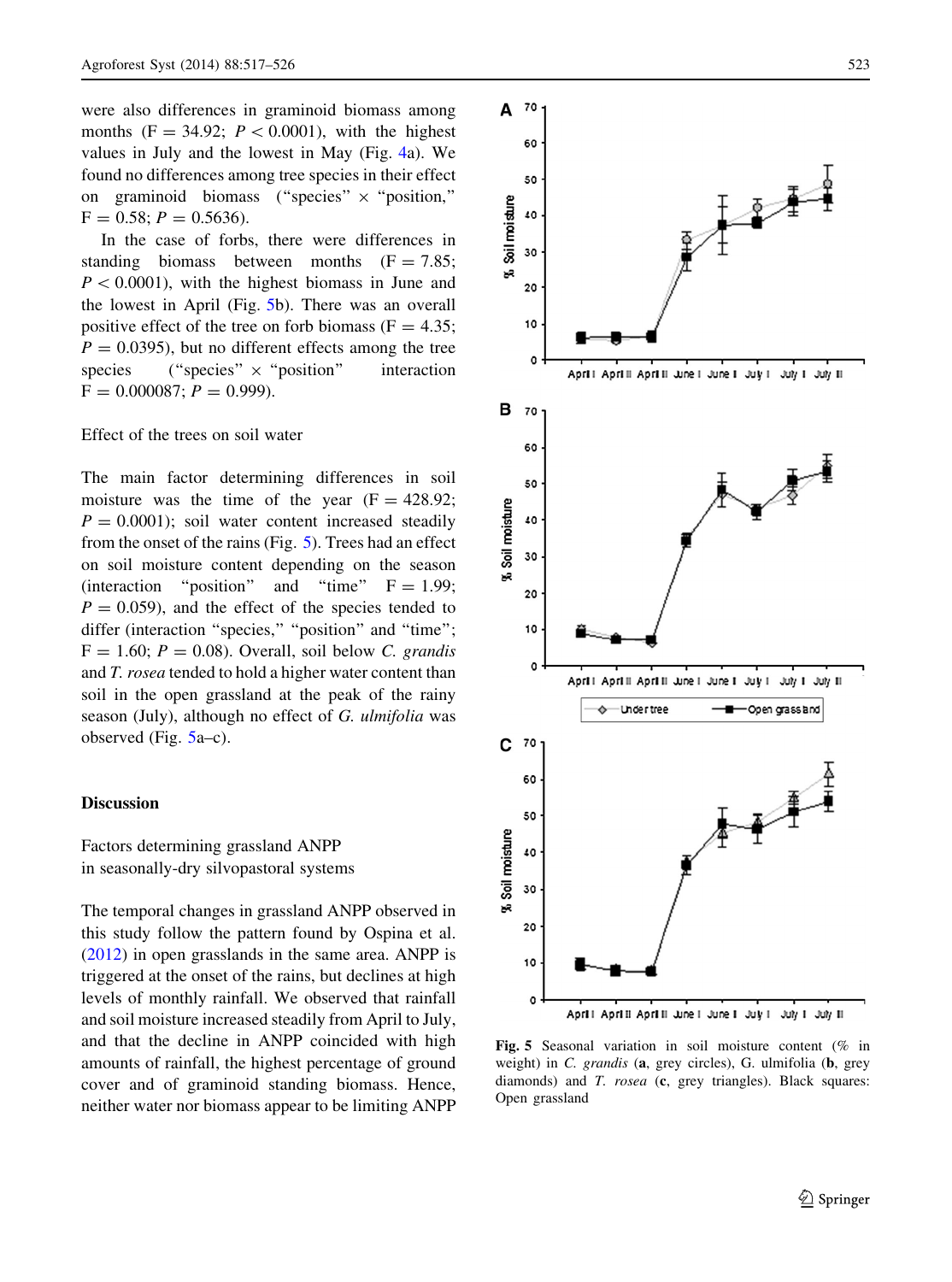at the peak of the rainy season. Water logging, which occurs often in these soils with vertic properties, could be a reason for the reduction in ANPP at the peak of the rainy season.

### Effects of trees on grassland ANPP

Trees interact with the understorey through shading, underground interactions and through effects on the soil. In our study, the trees generally had a negative effect on grassland ANPP, and this effect was related to the size of the tree crown, but not to the crown density. This result is supported by the finding of Sotelo Reyes [\(2012](#page-9-0)), who showed that crown diameter, but not crown density, significantly affects the amount of photosynthetic active radiation (PAR) that reaches the ground under isolated trees in these silvopastoral systems.

The effect of shading is also supported by the results on grassland composition. We found that the biomass of graminoids was lower below the trees than in the open grassland, whereas the cover of the forbs was slightly higher, two properties that can be related to the decline in light availability below the tree. Almost all grass species and all the dominant ones in these systems have a  $C_4$  photosynthetic pathway, which is characterized by a high light demand and a high tolerance to desiccation and high temperatures. By contrast, most of the forbs have a  $C_3$  metabolism, which is more effective with high humidity and also plants with  $C_3$ metabolism tolerate better lower levels of irradiance, i.e. they have both lower light saturation and higher light compensation points (Forbes and Watson [1996](#page-8-0)). These results indicate that the net effect of the trees on grassland ANPP can be mediated by changes in the dominance of plant groups, thereby reinforcing the significance of light interception by the tree as a factor determining the outcome of the tree-grassland interaction in these systems. In addition, the effect of shading seems to outweigh the positive effect of the trees on soil carbon and cation content (Casals et al. [2013](#page-8-0)).

On the other hand, the effect of the trees on grassland ANPP appears to be unrelated to competition for water, as we detected no negative effects of trees on soil moisture in the upper soil in the dry season. Instead, the soil water content was higher below two of the tree species compared to the open grassland at the peak of the rainy season, which could reinforce water logging of the soils during this period, and could have

contributed to the negative effects of the tree on grassland production. The observed higher water content in the soil could be the result of various processes such as the reduction of below-canopy temperature (Sotelo Reyes [2012](#page-9-0)) and evaporation (Olivero [2011](#page-9-0)), in addition to the fact that trees in these systems predominantly acquire water from intermediate and deep soil layers (Armas et al. unpublished data).

#### Seasonal changes in tree-grassland interactions

We hypothesized that the balance between facilitation and competition between trees and the grassland would change with the season (Kikvidze et al. [2006](#page-8-0)). More specifically, we expected that evergreen trees with dense crowns at the onset of the rains could have an ameliorating effect on evapotranspiration (Olivero [2011\)](#page-9-0) when the water supply may be erratic, but we found no support for a switch from a predominantly facilitative interaction at the onset of the rains to a competitive interaction in the mid-wet season. The trees had negative effects on ANPP even in the dry season, and there was no correspondence between crown density and crown area and the effect of the tree on grassland ANPP in this period. One reason for the lack of facilitation of the tree on the grassland could be the relatively large capacity of water storage due to the high clay content of the soils in this area, which could buffer the effect of erratic rains at the onset of the rainy season.

The deciduous trees (*T. rosea* and *G. ulmifolia*), could have had a stronger negative effect on grassland ANPP than the evergreen tree since they supposedly have an "acquisitive" resource use strategy (Scholz et al. [2008](#page-9-0)), which corresponds to stronger competitive ability (Grime et al. [1997\)](#page-8-0). This effect would have been particularly evident during the rainy season when the deciduous trees are active. However, our study indicates the opposite. The evergreen species C. grandis was the one with strongest negative effect on grassland ANPP, particularly at the production peak, an effect which appears to be related to the size of the tree and of the crown more than to the resource-use strategy.

### **Conclusions**

The three tree species had a predominantly negative effect on grassland ANPP, with the highest reduction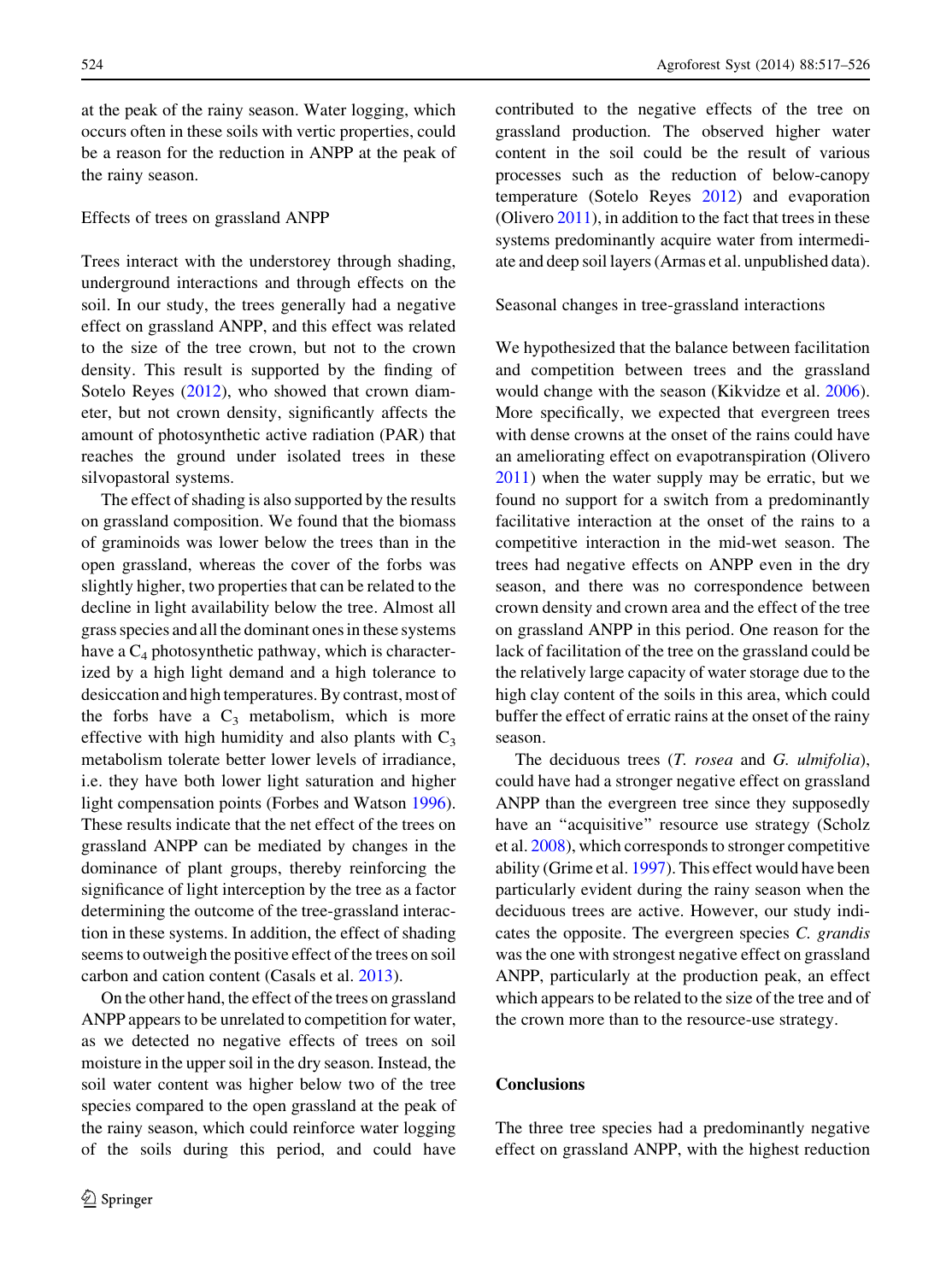<span id="page-8-0"></span>of ANPP at the peak of the rainy season, and with C. grandis, an evergreen species, having the largest negative effect. T. rosea, a deciduous tree species, had the least impact on grassland ANPP. These results indicate that the characteristics of the trees need to be considered when designing silvopastoral systems with the aim of minimizing undesirable effects on forage productivity. At the same time, the negative effects of the trees on the grassland take place at the peak of the production period when forage availability is probably not a bottleneck in these systems, which reinforces the significance of trees as providers of fodder (leaves, fruits) in the dry season when grassland productivity stops. The considerable reduction of grassland ANPP in these silvpastoral systems at the peak of the rainy season when standing biomass and ground cover are highest indicates the effect of an unknown limiting factor, which calls for further attention.

Acknowledgments This research has been co-funded by the Research Council of Norway, Environment 2015 Program and FRIMUF (Grants 204413 – SILPAS and 190134 – Multifunctional Landscapes) and by the European Commission, Directorate General for Research, within the 7th Framework Programme of RTD, Theme 2 – Biotechnology, Agriculture & Food (Grant Agreement No. 227265 - FUNCiTREE). P. Casals is supported by a Ramón y Cajal Contract (Ministerio de Economía y Competitividad, Spain). We wish to thank the farmers in Muy Muy and Matiguás, who kindly facilitated access to the study sites, as well as Hamilton Núñez, Nestor Pineda and Amilcar Aguilar (CATIE, Nicaragua) for their assistance in the field. We thank two anonymous reviewers for many valuable comments on earlier versions of the manuscript.

Open Access This article is distributed under the terms of the Creative Commons Attribution License which permits any use, distribution, and reproduction in any medium, provided the original author(s) and the source are credited.

#### References

- Armas C, Ordinales R, Pugnaire FI (2004) Measuring plant interactions: a new comparative index. Ecology 85:2682–2686
- Bates D, Maechler M, Bolker B (2013) lme4: Linear mixedeffects models using S4 classes. R package version 0999999-2
- Belsky AJ, Mwonga SM, Duxbury JM (1993) Effects of widely spaced trees and livestock grazing on understory environments in tropical savannas. Agrofor Syst 24:1–20
- Bertness MD, Hacker SD (1994) Physical stress and positive associations among marsh plants. Am Nat 144:363–372
- Casals P, Romero MJ, Rusch GM, Ibrahim M (2013) Soil organic C and nutrient contents under trees with different functional characteristics in seasonally dry tropical silvopastures. Plant and Soil 374:643–659
- Cassel DK, Nielsen DR (1986) Field capacity and available water capacity. In: Klute A (ed) Methods of soil analysis. Part 1: physical and mineralogical methods. American Society of Agronomy Madison, Wisconsin, pp 901–926
- Core Developing Team R (2009) R: a language and environment for statistical computing. R Foundation for Statistical Computing, Vienna
- Delta-T Devices (2008) ML2x thetaprobe soil moisture sensor
- Di Rienzo JA, Casanoves F, Balzarini MG, González L, Tablada M, Robledo CW (2012) InfoStat versión 2012. Grupo InfoStat, FCA, Universidad Nacional de Córdoba, Argentina
- Dohn J, Dembele F, Karembe M, Moustakas A, Amevor KA, Hanan NP (2013) Tree effects on grass growth in savannas: competition, facilitation and the stress-gradient hypothesis. J Ecol 101:202–209
- Espeleta JF, West JB, Donovan LA (2004) Species-specific patterns of hydraulic lift in co-occurring adult trees and grasses in a sandhill community. Oecologia 138:341–349
- Fernández ME, Gyenge JE, Schlichter TK (2007) Balance of competitive and facilitative effects of exotic trees on a native Patagonian grass. Plant Ecol 188:67–76
- Forbes JC, Watson RD (1996) Plants in agriculture, 2nd edn. Press Syndicate of the University of Cambridge, University Press, Cambridge
- Grime JP, Thompson K, Hunt R, Hodgson JG, Cornelissen JHC, Rorison IH, Hendry GAF, Ashenden TW, Askew AP, Band SR, Booth RE, Bossard CC, Campbell BD, Cooper JEL, Davison AW, Gupta PL, Hall W, Hand DW, Hannah MA, Hillier SH, Hodkinson DJ, Jalili A, Liu Z, Mackey JML, Matthews N, Mowforth MA, Neal AM, Reader RJ, Reiling K, RossFraser W, Spencer RE, Sutton F, Tasker DE, Thorpe PC, Whitehouse J (1997) Integrated screening validates primary axes of specialisation in plants. Oikos 79:259–281
- House JI, Archer S, Breshears DD, Scholes RJ (2003) Conundrums in mixed woody-herbaceous plant systems. J Biogeogr 30:1763–1777
- ICRAF (2012) Agroforestry trees data base. Tabebuia rosea species description
- INETER (2011) Boletines Meteorológicos. Managua, Nicaragua
- Joffre R, Rambal S (1993) How tree cover influences the waterbalance of Mediterranean rangelands. Ecology 74:570–582
- Kikvidze Z, Khetsuriani L, Kikodze D, Callaway RM (2006) Seasonal shifts in competition and facilitation in subalpine plant communities of the central Caucasus. J Veg Sci 17:77–82
- Ludwig F, Dawson TE, Prins HHT, Berendse F, de Kroon H (2004) Below-ground competition between trees and grasses may overwhelm the facilitative effects of hydraulic lift. Ecol Lett 7:623–631
- McCulloch CE (2006) Generalized linear mixed models. Statistical theory and methods. Encyclopedia of Envionmetrics
- Nordenstahl M, Gundel PE, Clavijo MP, Jobbagy EG (2011) Forage production in natural and afforested grasslands of the Pampas: ecological complementarity and management opportunities. Agrofor Syst 83:201–211